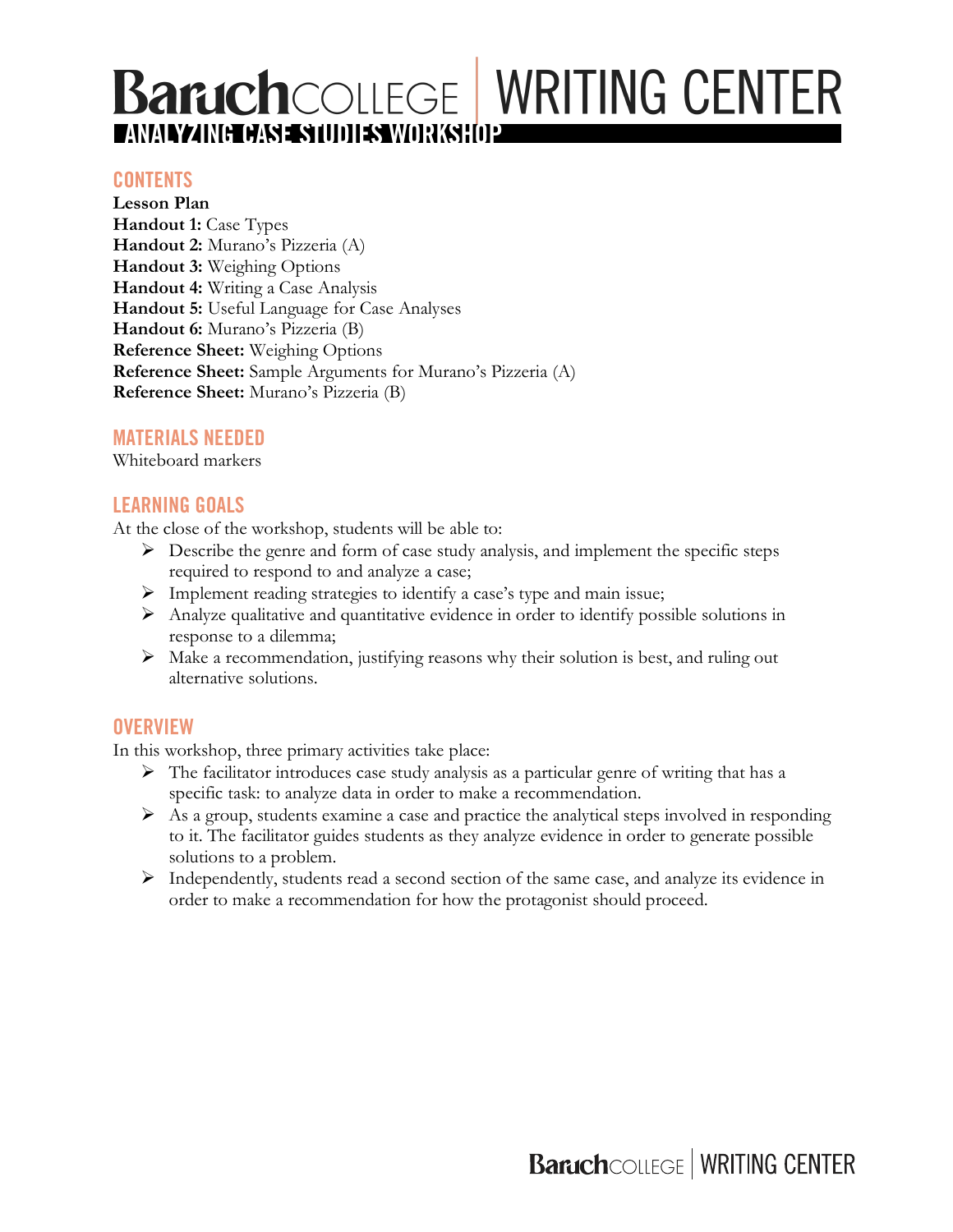### **LESSON PLAN**

#### **Introduction**

Begin by asking students where they've encountered case studies in the past. Frame today's workshop as an occasion to become familiar with the genre of case study analysis, and the particular steps required to successfully respond to a case. Knowing how to analyze a case will give them practice and insight into how managers make decisions in business and other professional settings.

#### **Part One: Reading to Identify the Main Issue of a Case and Case Type (25 min)**

- 1. **Present genre background.** A case generally represents a situation in the business or professional world in which a decision has to be made. Most cases have a central problem and protagonist, and also include some information about the company's environment, its operations, and the various considerations a manager must weigh in making a decision.
- 2. **Pass out Handout 1, "Cases Types."** Sometimes they'll already know the type of case, based on what class they're taking, or hints their professor has given. But when uncertain, this classifier can help them to identify:
	- $\triangleright$  case type
	- $\triangleright$  types of questions to ask as they start to analyze

Briefly go over definitions/examples.

- 3. **Introduce strategy for analyzing case studies.** When asked to analyze a case, your job is to put yourself in the protagonist's shoes. What should the decision-maker do? Why? To respond to a case, you must:
	- Ø **Step 1:** identify the main issue the protagonist is facing
	- Ø **Step 2:** come up with a possible solution to this dilemma
	- Ø **Step 3:** find evidence to support your proposed solution
	- Ø **Step 4:** rule out alternative solutions

There is no single, right answer to a case. Though some solutions may be stronger than others, any answer that can be backed up with evidence from the text is potentially arguable.

- 4. **Present reading strategies.** When first reading a case, you should:
	- $\triangleright$  Work to understand the big picture. On first read, they might focus solely on reading the case's first and last sections, and locating important headings and exhibits.
	- Ø If their professor, or a case, gives them questions to answer, they should *read these first*. (Point students toward our **Reading Strategically** workshop as a place to further practice this type of targeted reading.)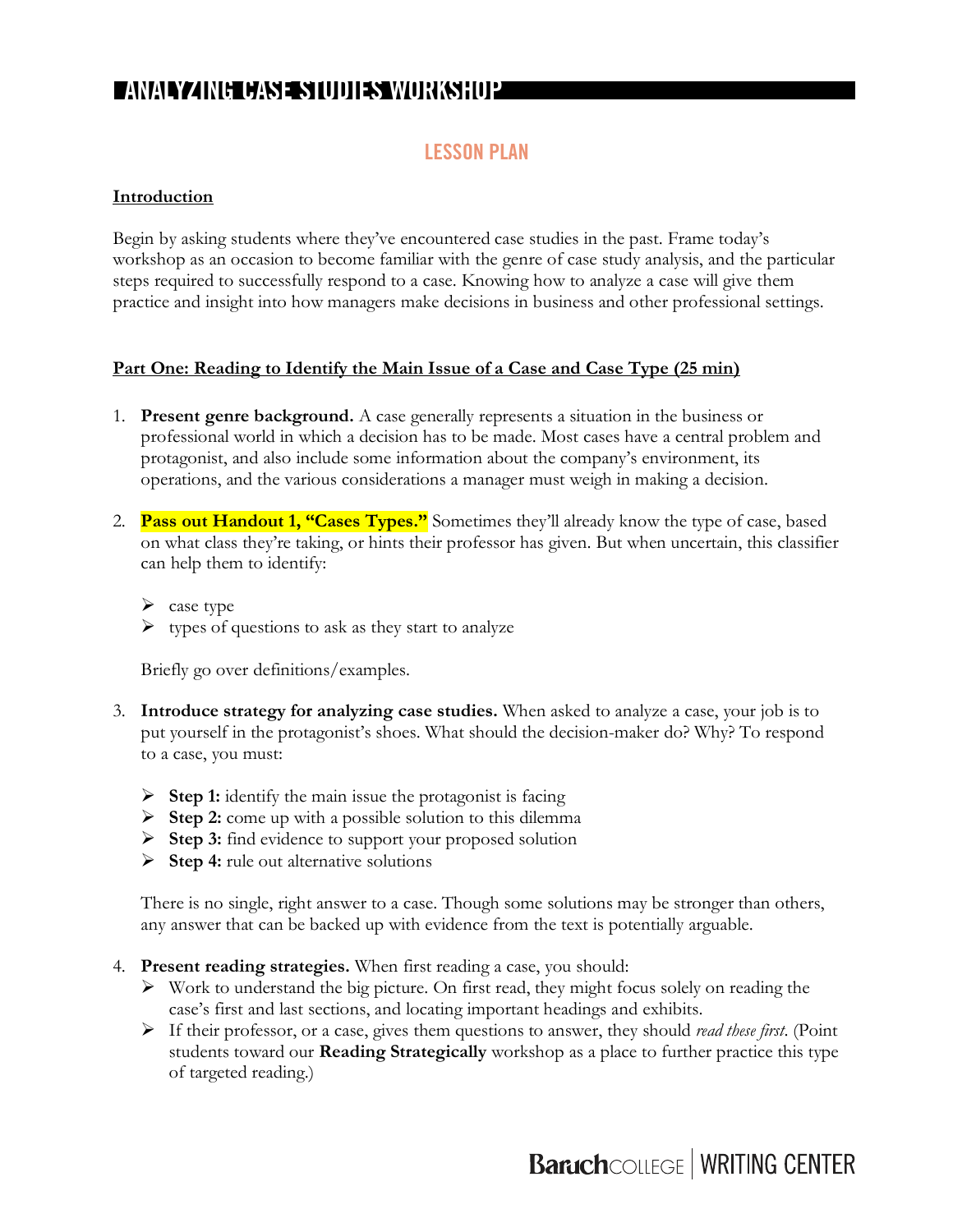- $\triangleright$  For longer cases, they will need to reread (often multiple times,) to deepen their understanding of a case, working to extract different information on each pass.
- 5. **Pass out Handout 2, "Murano's Pizzeria (A)**.**"** Introduce this as a simulated case. Give students time to read (starting with question at end) and encourage them to read actively, in order to identify the case type and main issue the protagonist faces.
- 6. **When students have had sufficient time, regroup and ask:**
	- $\triangleright$  "What type of case is this?"  $\rightarrow$  Decision.
	- $\triangleright$  "Where in the text led you to this conclusion?"  $\rightarrow$  The first and last paragraphs.
	- $\triangleright$  "Who can summarize what this case is about?"  $\rightarrow$  Anita Murano owns a pizzeria and has to decide what to do with the extra profits her restaurant has made this year to help her business to grow.

Whether they are writing a response, or preparing for class discussion, they will start with this type of **summary of the basic facts of the case**.

### **Part Two: Analyzing Evidence to Make a Recommendation (20 min)**

- 1. **Provide context for this analysis.** Often professors will introduce a specific framework for analysis in class that they will then apply to the case they are assigned to read. Today, we will use a more general framework for analysis, based on our knowledge of this being a decision case. We'll start with looking at:
	- Ø Anita's **decision options** and
	- Ø The **most important criteria** Anita should consider in making her decision.
- 2. **Pass out Handout 3, "Weighing Options**.**"** *Ask*, "What are Anita's options for moving forward?" Work to replicate on board the horizontal portion of chart on Handout 3. Elicit:
	- Ø **Option 1:** New Location
	- Ø **Option 2:** Salad Menu
	- Ø **Option 3:** Automation
- 3. **Next, ask students to list the most important criteria that Anita should consider, as she weighs her options, eliciting:**
	- Ø **Criterion 1:** Communal, familial environment
	- Ø **Criterion 2:** Customer service
	- Ø **Criterion 3:** Profit
	- Ø **Criterion 4:** Control over quality of product
	- Ø **Criterion 5:** Increase in brand recognition
	- Ø **Criterion 6:** Industry trends

*Ask*, "which criterion is the most important, according to the text?" Have students rank criteria (following order above.)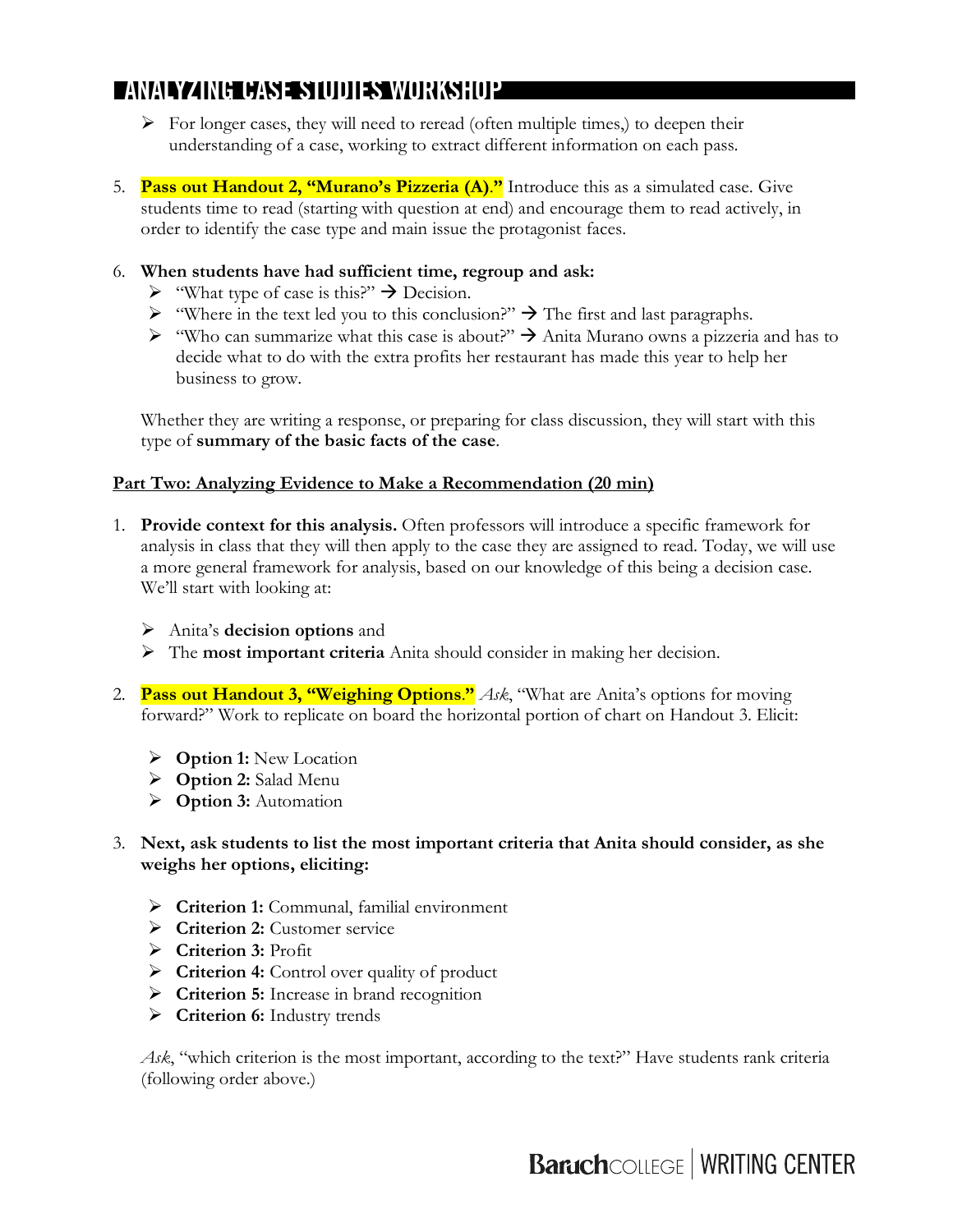*Note to instructor*: students may bring up additional criteria for decision-making. Facilitator should be ready to evaluate and potentially include new criteria, helping students to identify what's valid, text-based criteria and what's not (the most important criteria, as suggested by the text, will remain #s 1 and 2.) (See **Reference Sheet**: Weighing Options for more examples.)

- 4. **Starting with Option 1, ask students if it meets each of the decision criteria.** Encourage them to go back to the text to extract answers. Go through Options 2 and 3 in the same way, recording responses on board until chart is completed.
- 5. **Next, have students select one option that seems the most appealing.** Emphasize that usually, a single solution won't optimize all factors; their job is to make an argument for the best possible solution.
	- Ø Once students have selected an option, *ask*, "**Why is this the best solution, given the criteria?** What evidence do you have that this is the best option?"
	- $\triangleright$  As students share ideas and discuss the pros and cons of this option, write out their ideas on board, synthesizing their ideas into a coherent argument (see **Reference Sheet**: Sample Arguments for Murano's Pizzeria (A).)
	- Ø No matter which option students choose, **facilitator should push back, to orchestrate a rounded discussion.** (For example: if the class chooses to argue for the salad menu option, point out that it makes the least money—encouraging students to consider their argument from all different angles.)
- 6. **Next, have students choose a second option and make an argument for why it's not the best solution.** Elicit responses. Reiterate that in case analysis, they must:
	- Ø **Select a solution**, *and*
	- Ø **Explain why the alternative options are not as strong.** (They do not have to address every possible alternative—only the most viable ones.)
- 7. **Some cases will ask them to take this one step further and come up with an action plan:** real-world, actionable steps the protagonist should take to implement their plan. In this case, they can stop once they've made a recommendation, since they've answered the question posed.
- 8. **Pass out Handout 4, "Writing a Case Analysis."** Some professors will ask them to come to class prepared to discuss their solution, while others will ask them to write up a response. Explain that the steps that they undertook today translate neatly into the structure they might use in responding to a case in writing. Draw students' attention to the main functions of each paragraph on Handout 4, which correspond to the analytical steps they took today:
	- Ø **Step 1:** summarize the main facts and issue of the case.
	- Ø **Step 2:** present their recommendation, justified with evidence from the text.
	- Ø **Step 3:** explain why alternative options are less ideal, using evidence from the text.
	- Ø **Step 4:** restate their recommendation and reflect on future application.

Note the assertive, third person voice used throughout the write up, and how the writer targets the intended audience of investors (by emphasizing profit, for example.)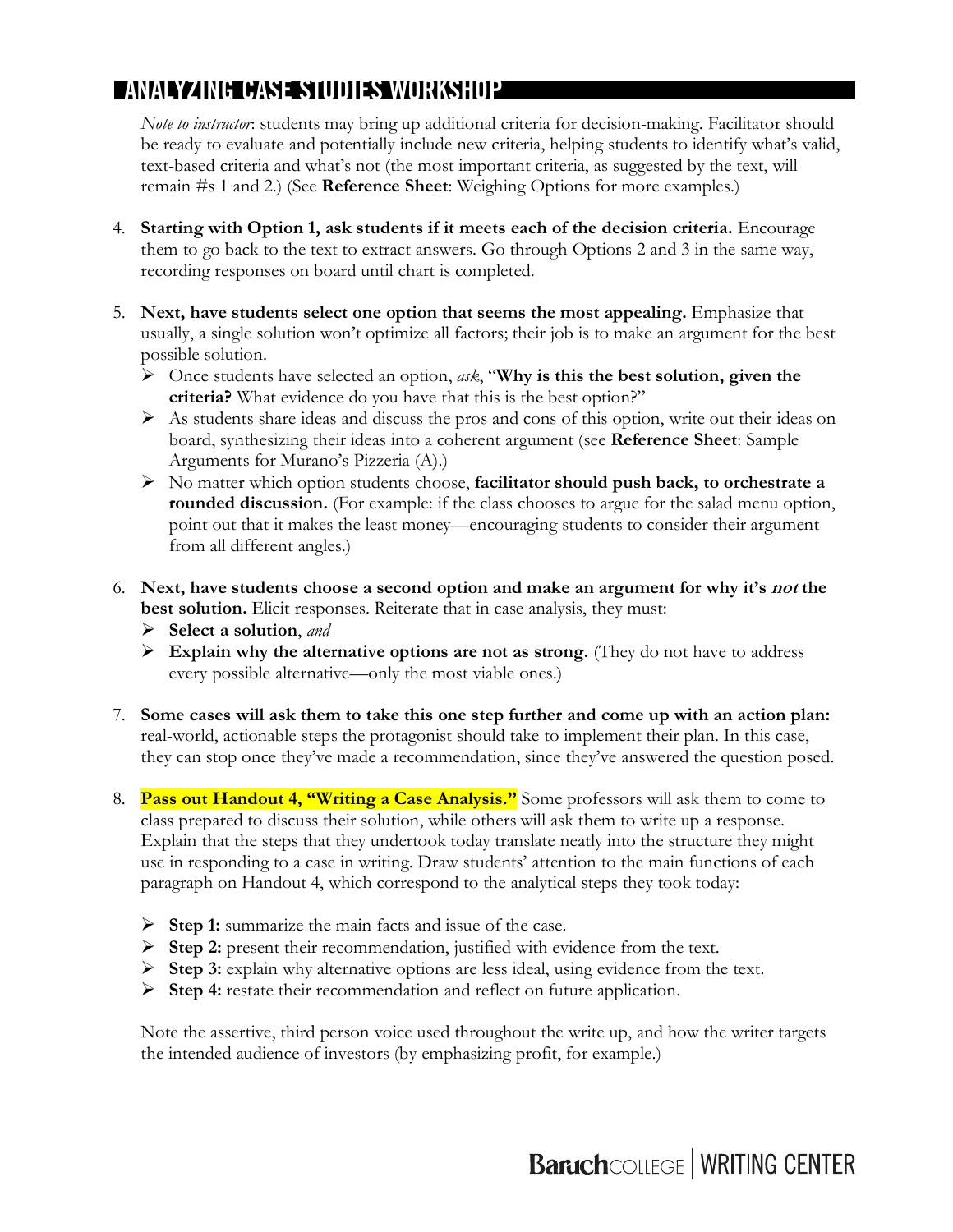### **Part Three: Sentence Structures Used in Case Analyses (10 Min)**

- 1. **Pass out Handout 5, "Useful Language for Writing Case Analyses."** Explain that this resource outlines typical moves a reader would expect to see in a case analysis, and provides examples of sentence structures that help the writer to realize these moves.
- 2. Remind students of the "Case Types" they went over earlier in the lesson "Problem," "Decision," "Evaluation," and "Rule." Some of the sentence structures may apply to "problem" or "decision" cases, while others may work across a variety of case situations.
	- $\triangleright$  Read a couple of examples from each category, drawing students' attention to the bolded phrases, and ask students to identify which case type the language might apply to. (Ex: A problem case analysis may focus on identifying causes of an issue, such as in the sentence "The current financial problems A.J. Comics faces **can be traced to four causes**.*"*)
	- $\triangleright$  Then, explain:
		- While they won't use these exact sentences in their own case analyses, the language in bold, as well as some of the syntax or forms, frequently appears in academic and professional writing (ex: "the most significant change…").
		- Studying example sentences will build their understanding of the conventions and expectations of this genre.
		- This resource is designed to draw their attention to structures they will continue to encounter and notice in the writing of this discipline—they should look for further examples in their course materials.
		- (If students raise any concerns about academic integrity or plagiarism in relation to this resource, emphasize the points above in your answer, and briefly explain the difference between taking someone else's ideas or language as your own and *studying and learning to use* the shared language of experts.)

## **Part Four: Independently Analyzing Evidence to Make a Recommendation**

*(as times allows)*

- 1. **Pass out Handout 5, "Murano's Pizzeria (B)."** Ask students to recommend a solution to the given dilemma, and to list reasons why their choice is optimal.
- 2. **Have students share out their recommendations and justifications for those recommendations.** Students may bring up additional decision-making criteria. Facilitator should help them to identify which ones are valid/supported by the text, and which are not. (See **Reference Sheet:** Murano's Pizzeria (B)).
- 3. **Solicit questions and wrap up**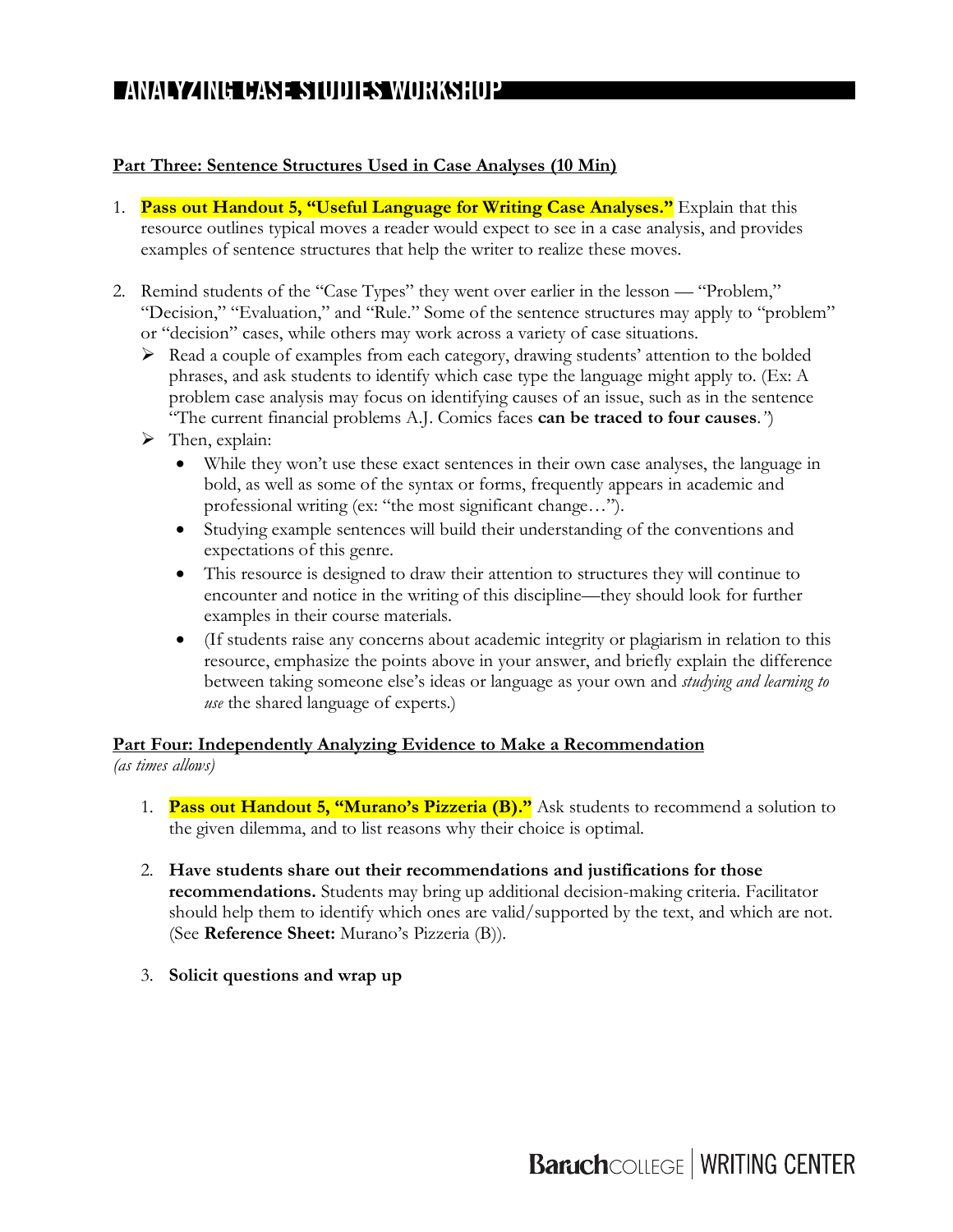| Definition     |                                                                                                                                                                                                                                                                                                                                                                                                                                                          | Example                                                                                                                                                                                                                                                                                      |  |
|----------------|----------------------------------------------------------------------------------------------------------------------------------------------------------------------------------------------------------------------------------------------------------------------------------------------------------------------------------------------------------------------------------------------------------------------------------------------------------|----------------------------------------------------------------------------------------------------------------------------------------------------------------------------------------------------------------------------------------------------------------------------------------------|--|
| Problem        | A situation in which there is a<br>significant outcome or performance,<br>and no explanation for why this has<br>happened. In problem analysis, you<br>begin by identifying that there is a<br>problem, and defining it. Next, you<br>attempt to explain the problem: to link<br>the outcome or performance to its<br>cause. Questions to ask: What is the<br>subject of the problem, and what is the<br>problem?<br>Who is responsible for the problem? | A well-meaning, well-informed manager<br>has tried to introduce a worthwhile change<br>in the marketing strategy of his<br>organization—a change that is supported<br>by detailed, data-driven analysis-and has<br>failed to get any of his employees to go<br>along.                        |  |
| Decision       | A situation in which the protagonist<br>has to make an explicit decision-to<br>choose an option based on certain<br>criteria. In decision analysis, it is<br>essential to determine the decision<br>options, the criteria that should play<br>into this decision, and the relevant<br>evidence. Questions to ask: What are the<br>decision options? What are the criteria for this<br>decision?                                                          | A committee has asked their CEO for her<br>analysis and recommendation as to whether<br>they should introduce a new car model this<br>year. The CEO must make up her mind<br>within a week, and the product<br>development people and manufacturing<br>people disagree over which way to go. |  |
| Evaluati<br>on | A situation in which an evaluation has<br>to be made: the protagonist has to<br>make a judgment about the worth or<br>value of a performance, outcome, or<br>employee. Similar to in decision<br>analysis, appropriate criteria must be<br>decided upon to make an appropriate<br>evaluation. Questions to ask: Who or<br>what is being evaluated? What are the criteria<br>for evaluation?                                                              | A manager must do a performance<br>evaluation of an employee.<br>A CEO must evaluate the performance of<br>the company she is now heading.                                                                                                                                                   |  |
| Rule           | A situation in which knowledge of a<br>quantitative method or rule is needed,<br>and can provide the protagonist with<br>the information needed in a situation.<br>Rules analysis requires knowledge of<br>the rule, how to apply the rule, and the<br>data needed to apply the rule. (Rules<br>cases are generally less common.)                                                                                                                        | A manager needs to compare the value of a<br>company when a specific condition exists-<br>a partnership with another company-and<br>when it doesn't exist. The way to calculate<br>future cash values is net present value. An<br>NPV calculation is done according to a<br>formula.         |  |

## **CASE TYPES**

\_\_\_\_\_\_\_\_\_\_\_\_\_\_\_\_\_\_\_\_\_\_\_\_

<sup>1</sup> *Text adapted from* Ellet, William. *The Case Study Handbook: How to Read, Discuss, and Write Persuasively about Cases*. Boston: Harvard Business School Press, 2007. Print.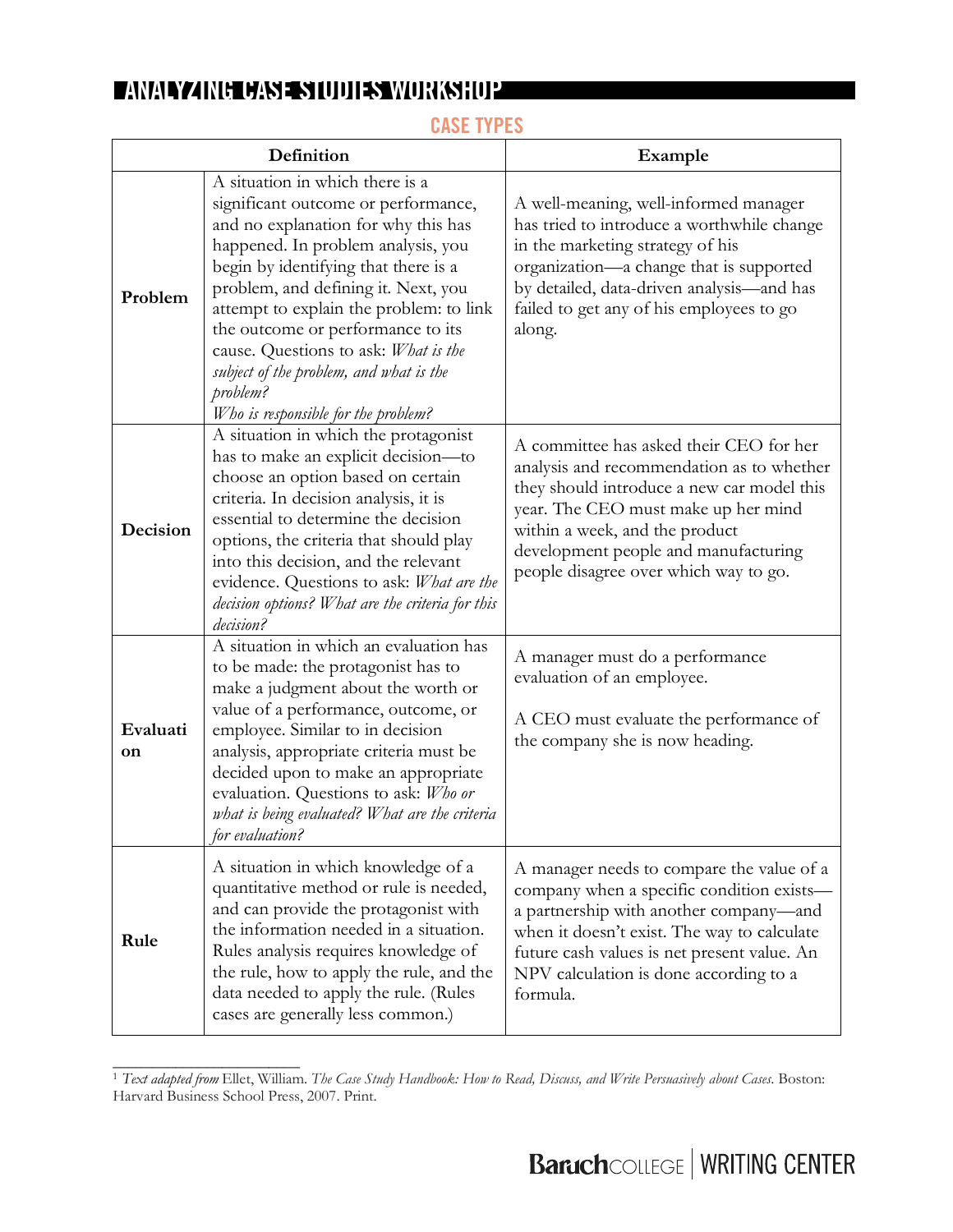### **MURANO'S PIZZERIA (A)**

#### **Introduction**

Anita Murano leaned back in her chair on a Thursday afternoon and looked out her office window to the park across the street. She massaged her temples as she watched children swinging on the playground. She had just returned from a meeting with the investors of her restaurant, Murano's Pizzeria. She had been excited before the meeting; the restaurant had had its best year in sales to date, bringing in \$50,000 more in profits than projected. The investors were equally excited at the start of the meeting, but their excitement quickly changed to deliberation as they began to discuss the best way to use the money moving forward. They needed to come up with an option for using the money that would help the business continue to grow. The group of ten investors and Anita met for three hours coming up with different ideas. By the end of the meeting, they still had not made a decision but had narrowed the decision down to three options. One of the options had a time constraint and therefore the decision had to be made quickly. It was now up to Anita not only to pick the option they would move forward with, but also to come up with an argument for why it was the best course of action, to convince the other investors before they would give the go ahead. The investors were expecting this proposal by Monday morning.

#### **Murano's Pizzeria**

Murano's Pizzeria was located in a trendy neighborhood in San Francisco. Five years ago, Anita had left her corporate job to follow her true passion: cooking. Her parents had emigrated from Italy to San Francisco, and though Anita was born in California, she had been raised on her grandmother's Neapolitan cooking. From a young age, she had learned how to knead dough and make her grandmother's famous marinara sauce. As an adult, she had decided to pay homage to her grandmother and open up a pizzeria using her grandmother's recipes. It had been a slow start, but after five years, the business was doing well. Now the time had come to determine the best way to continue to grow the business.

One of the biggest draws of the restaurant, besides the pizza, was its customer service. In opening the restaurant, Anita had wanted to recreate the feeling of her grandmother's large dining room on a holiday evening—to create an atmosphere of familiarity, and warmth, as loved ones gathered together and caught up over comforting, mouth-watering food. As a result, Anita had been very particular about who she'd hired over the years. Her employees worked together like a family and knew the regulars' names and their children's names. She knew her customers appreciated this warm atmosphere, and it was important to her to maintain this.

#### **The Investment Decision**

Anita wrestled with the three options for how to further grow her business. Each option had merits, and she wasn't sure where to begin. Though the investors' primary focus was to make a profit (**Exhibit 1**), they believed Anita had the knowledge needed to make the best decision for the restaurant. The first option was to open up a new location of the restaurant. One of the investors was from Los Angeles and had suggested opening up a location on a lot in an up-and-coming neighborhood in L.A. Real estate costs were still low in the area, so they could purchase the lot at a reasonable price. In general, pizza restaurants had started to become popular in L.A., and according to the investor, there wasn't yet a pizza place in this neighborhood. If Anita opened a new location, she could reach a new clientele, expand the restaurant's brand, and receive greater recognition for her grandmother's recipes. Yet for Anita, spreading the restaurant's brand wasn't as important as maintaining the strong customer service and friendly, intimate atmosphere of Murano's. She knew that if she worked hard to oversee the setup of the new restaurant, and used the same sensibilities she used in opening up the original Murano's, that she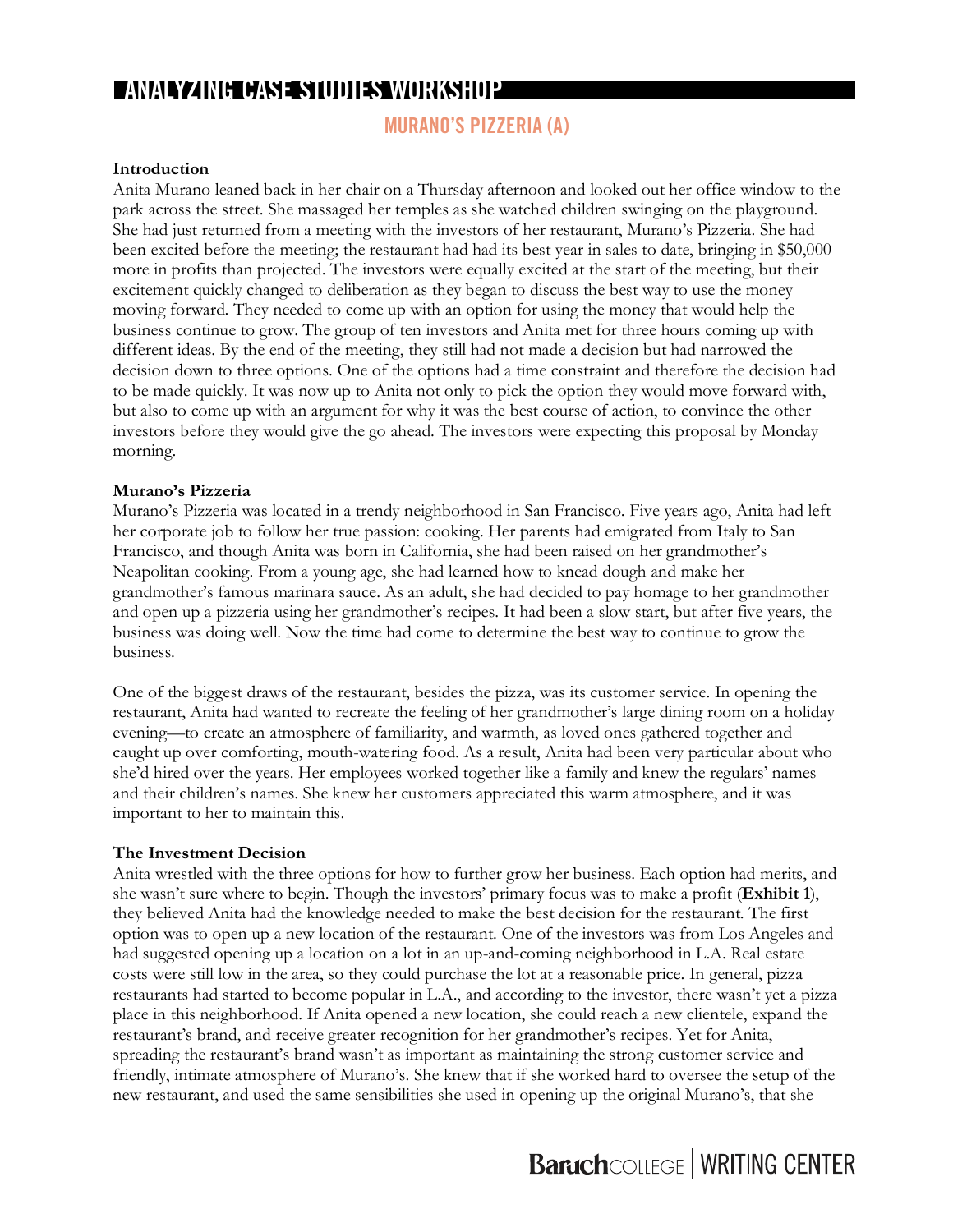could create a similarly communal, familial environment in the new location. Yet she worried about losing control over the quality of her product if her restaurant ran in a city she didn't live in. Could she train and trust someone else to run the restaurant the way she did, to uphold the restaurant's strong customer service component as she had? The desired location was in high demand, and they had to put a deposit on the property in the next week to secure it.

The next option was to expand the types of food they served at the restaurant. The menu currently consisted solely of pizza. Anita had always been 100% focused on making her pizza the best in the area. However, she had recently commissioned some market research on food preferences in the area, and the research showed that people in the neighborhood were becoming increasingly health conscious. There had been a rise in salad and juice bars all throughout San Francisco. Since there wasn't yet a place with a salad menu in the neighborhood, Anita thought that adding salad options to her menu would appeal to the health-focused clientele that currently were not frequenting her restaurant. Yet she was concerned that adding a salad menu might take away from the real focus of her restaurant: pizza. Additionally, adding a line of salads would mean adapting the layout of her kitchen, and buying new kitchen appliances, all before knowing if clients would come to a pizza place to eat salad.

Then there was the third option. Anita was most hesitant about this final option, but it also had the potential to make the most money. Several restaurants in San Francisco had recently converted to automated service. Instead of a waiter coming to take your order, a customer would simply enter their request into an electronic tablet located at their table. Automation would eliminate the cost of salaries for employees and reduce the amount of human errors made when taking and placing orders. However, Anita worried that without the customer service draw of the restaurant, and the familial atmosphere that she had worked so hard to furnish, customers would turn away.

Anita had three days to make a decision that would help her restaurant to grow, and to explain to the board why her option was better than the other two options. There were pros and cons to each of the options and she truly was not sure which one was the best.

**Question:** Which option should Anita choose and why?

| Option            | Cost     | <b>Expected Profits</b> |
|-------------------|----------|-------------------------|
| Open new location | \$50,000 | \$70,000                |
| Add salad menu    | \$50,000 | \$60,000                |
| Automate service  | \$50,000 | \$90,000                |

#### **Exhibit 1: Expected Profits**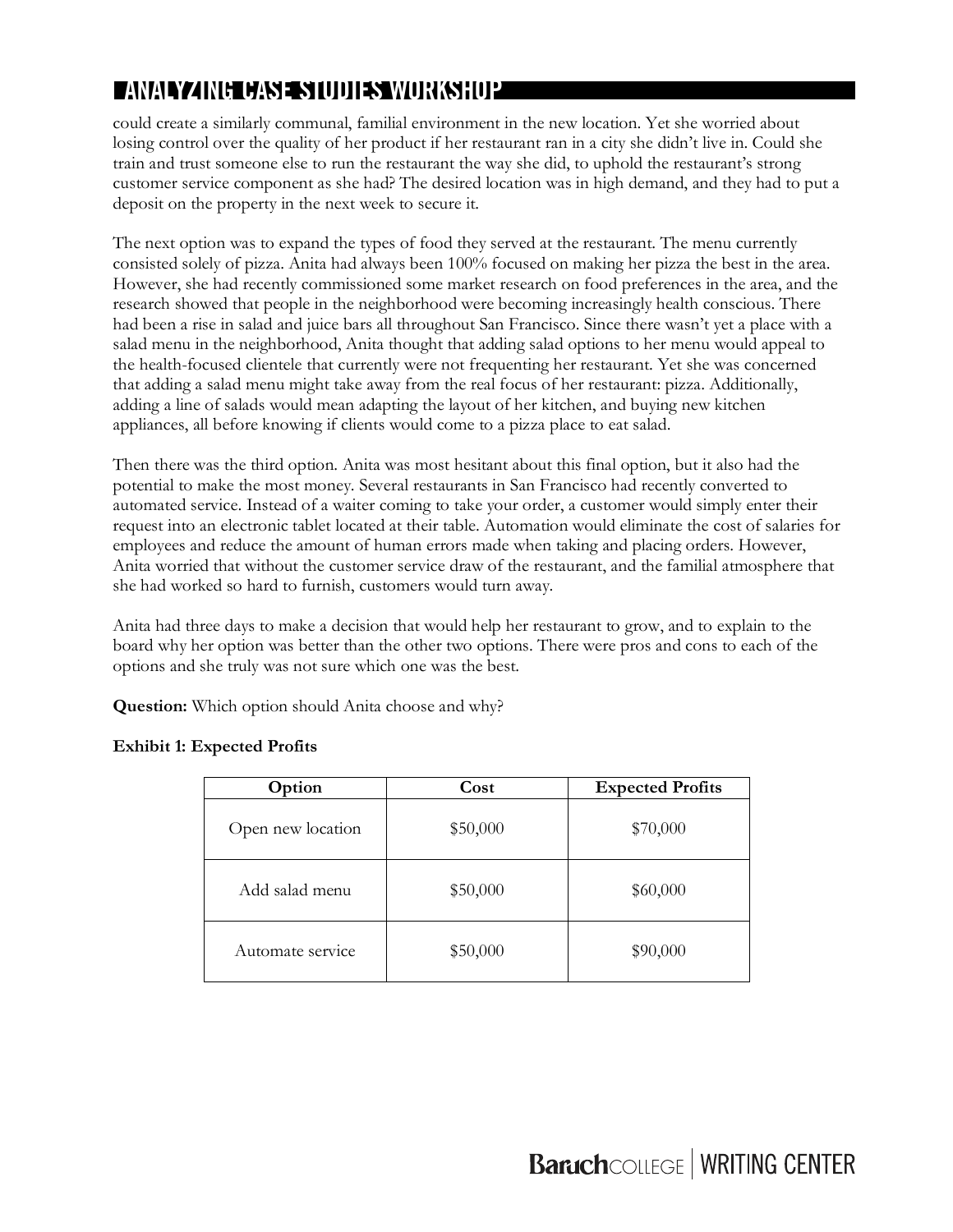**Option 1: Option 2: Option 3:** Decision Criteria **Decision Criteria**

**WEIGHING OPTIONS**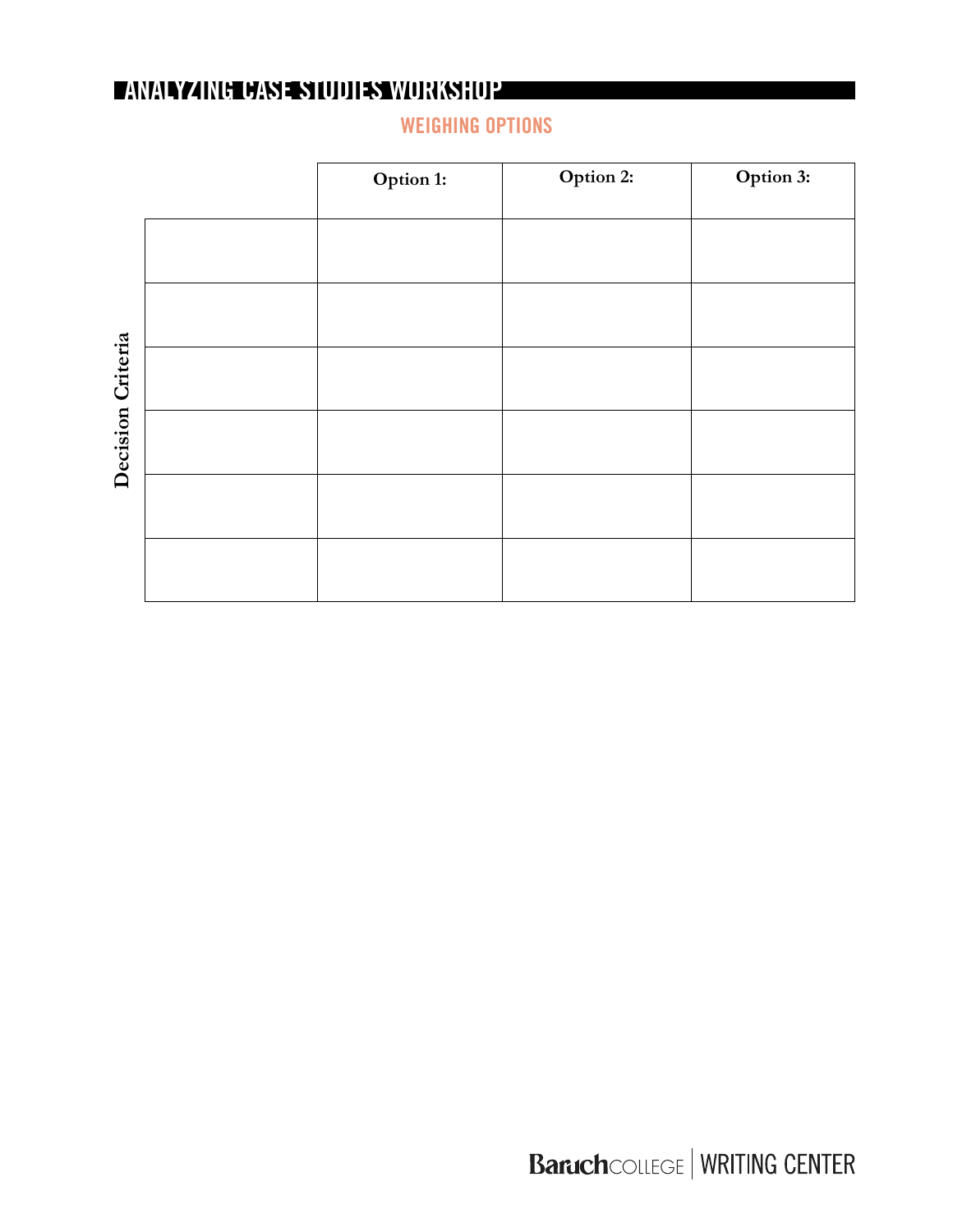### **WRITING A CASE ANALYSIS**

Anita Murano owns a pizza restaurant in San Francisco. The past year, her restaurant made \$50,000 more in profits than expected, and **her investors have asked her to choose from three options on how to use the money**. She has to make this decision in the next three days, and she has to weigh these options against her most important priorities, which include maintaining the restaurant's familial atmosphere and strong customer service, making a profit, maintaining control over the quality of the restaurant's food, increasing the restaurant's brand recognition, and keeping up with current industry trends. Since this last criterion of keeping up with industry trends is met by all three options, it does not need to be considered in final analysis.

**Anita should choose to introduce a salad menu because** it meets the criteria that are most important to her. This option would not impact the familial environment that Anita highly values and which is one of the primary reasons she initially opened the restaurant. The appliances and prep space for the new salad menu items will be integrated into the existing restaurant. The salads will be served by the existing wait staff; the restaurant's strong customer service, therefore, will not be disrupted. The salad menu will also not deter existing customers as the current menu of pizza will still be available. Additionally, adding a new food could potentially bring in new customers. Though the salad menu isn't projected to make as high of a profit as the other two options, it will still increase the restaurant's overall profits. Additionally, these are projected profits, and we don't yet know how likely any of these options are to be successful; therefore, these numbers can only be viewed as estimates. Adding a salad menu is the best option for continuing to grow the restaurant, while meeting Anita's most important criteria.

**Anita should not choose to automate service because** this would significantly impact her highest priority of upholding the restaurant's familial, communal atmosphere. Automating service would also mean eliminating employees, which would jeopardize the strong customer service component of her restaurant that has brought in so many regulars over the years. While this option could potentially make more profit than the other two options, it's unclear what the risk and impact will be of eliminating the existing customer service component. This option is the most likely to negatively impact customer satisfaction and turn existing customers away.

#### **Section 1: (Introduction)**

Summarize the main facts of the case: the protagonist, the company, etc. **Identify the main dilemma the protagonist faces.**

Additionally, introduce any details relevant to the type of case/dilemma (in a decision case, present the decision criteria that the protagonist must weigh.) Usually this opening section is one paragraph long.

#### **Section 2: (Body)**

**Present the option that you have determined is best.** Use authoritative, firm language to introduce your recommendation. Cite evidence from the case to justify why this solution is optimal, given the criteria and given the range of available options. The section in which you present your solution is usually the longest.

#### **Section 3: (Body)**

**Rule out alternatives.**  Address only the most viable alternatives. Use authoritative, firm language to explain why each of these options is not as optimal as the option selected above. Cite evidence from the text to support your reasoning. Keeping in mind your audience, address any potential counter-arguments in favor of other options.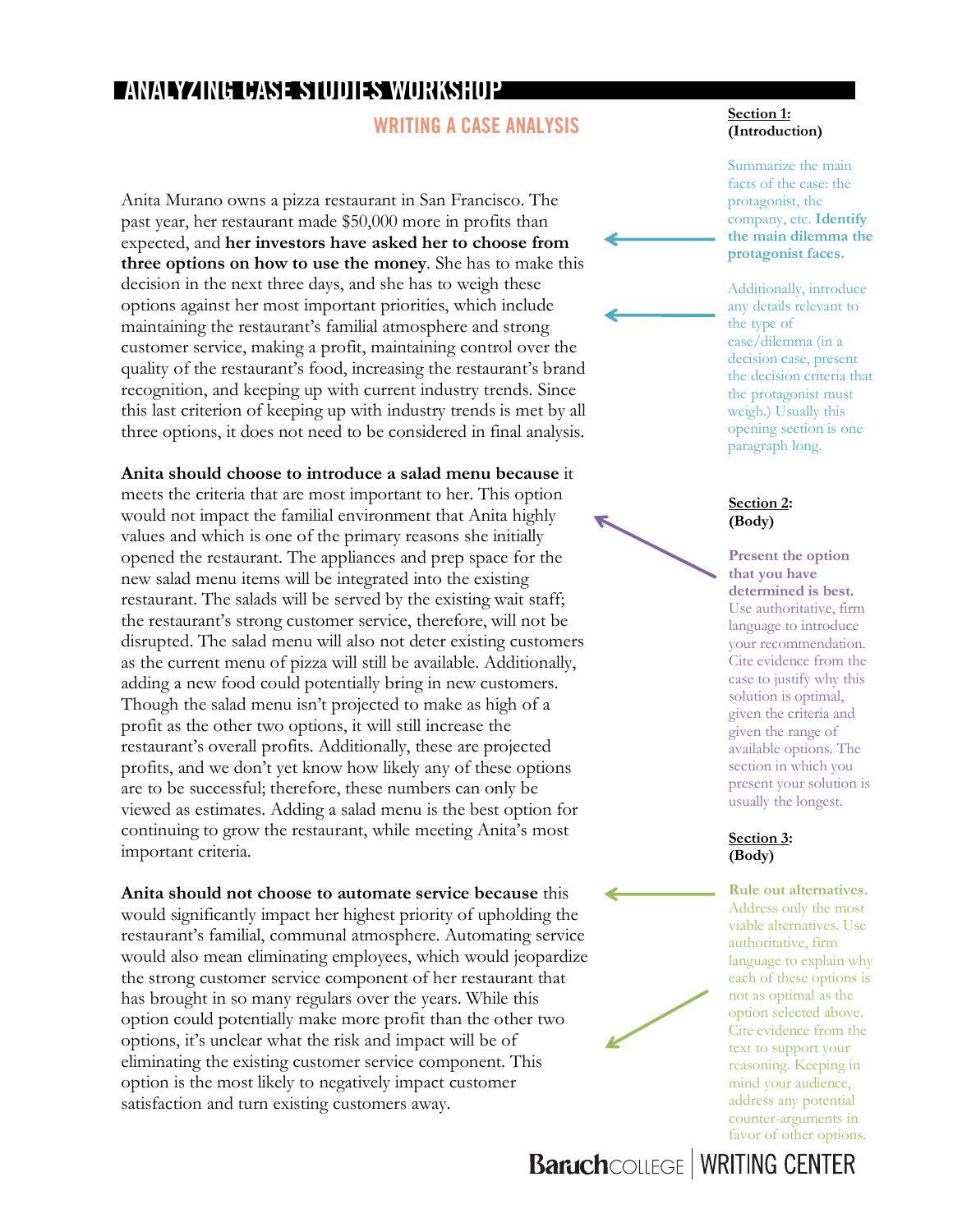#### **Anita should not choose to open up a second location of**

**her restaurant because** this would make it difficult to maintain control over the quality of her restaurant's product. Not being at the second location would make it hard to oversee its day-to-day operations, and splitting her time between two locations would affect her ability to maintain control over the original location's product. While making a profit and expanding the restaurant's brand are appealing to Anita, these are not her most important priorities. Therefore she should not choose this option.

#### **Anita should choose the option of adding a salad menu to her restaurant, as this will support her main priorities** of

maintaining strong customer service and the warm, familial atmosphere of the restaurant she opened up to honor her grandmother's cooking. While there are merits to the other two options, neither meets Anita's most important priorities to the same extent that the salad menu option does, nor does either alternative option meet as many decision criteria as the salad menu. In the future, Anita should continue to invest in those aspects of her restaurant that make it uniquely its own and that have made it successful in the past, working in particular to uphold its familial atmosphere and strong customer service.

#### **Section 4: (Conclusion)**

#### **Restate your**

**recommendation** why the protagonist should select the option that you have recommended, and why this option is more optimal than the alternatives. When applicable, add reflection as to how this situation/decision might be applied to future situations in which the manager or company finds themselves.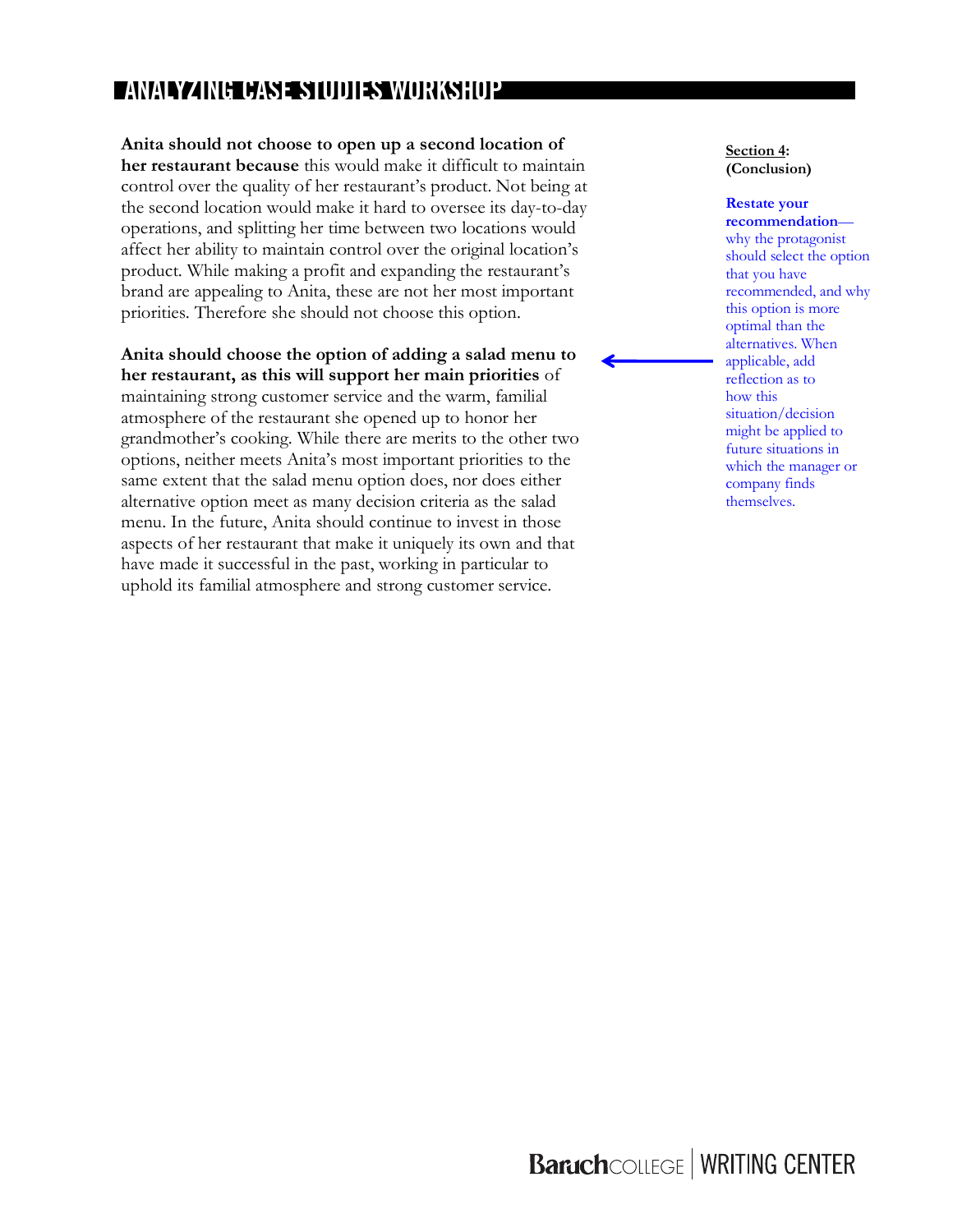### **USEFUL LANGUAGE FOR ANALYZING CASES**

This resource is organized around typical moves used in case analyses, providing examples of phrases and sentence structures that help realize these moves. As you read the examples, focus first on the **bolded language**, which you'll be able to reuse.

## **PRESENTING THE KEY SITUATION, PROBLEM, OR ISSUE**

- Ø **The underlying issue with** Sunshine University's budget problems **is** . . . **A major problem** for HealthCo **is** its organizational culture . . .
	- . . . **is the most difficult challenge** the company faces . . .
- Ø The CEO **needs to decide whether to** . . . She **will need to consider** \_\_\_\_\_\_\_\_\_\_\_\_ **when making** her **decision.** The investors **have asked** her **to choose from** . . . **She has to weigh these options against her most important priorities, which include** . . .
- Ø **The current** financial **problems** A.J. Comics **faces can be traced to** four causes.
- Ø Acme Motors' outdated client software **suggests a need to invest in** information technology.
- Ø **The** division's **problems stem from three sources**: a lack of new vision, Rogers' leadership weaknesses, and a misaligned organization.
- Ø **This** cultural difference **is due to . . .**

### **RECOMMENDING A COURSE OF ACTION**

### **STATING YOUR RECOMMENDATION**

- Ø **I recommend that . . . / I would not support . . . / I suggest . . .**
- Ø **Clarkson needs to** [action step 1], [action step 2], and [action step 3].
- Ø The team **should persuade** senior management to
- Ø Ms. Davidson **should adopt** a less autocratic management approach ….
- Ø **The most significant change that** Acme Rentals **should implement is . . .**
- Ø CJ, Inc. **needs to consider changing** its return policy **in order to address . .** .
- Ø **First,** Yepez **must understand . . . From day one,** he **should** . . . He **then needs to .** . .

### **RELATING YOUR RECOMMENDATION TO IMPORTANT CRITERIA OR PRIORITIES**

- Ø These four changes are critical to meeting all of the project objectives.
- Ø Adding a more pet-friendly product line would ensure that …
- Ø Option four satisfies the CEO's most important criteria for growing the business.
- $\triangleright$  Lowering the product price is the best decision as it satisfies the criteria of ... Based on the main priorities of the company, Facebook should . . .

### **PROVIDING REASONS FOR YOUR RECOMMENDATION**

- Ø Anita **should choose to** sell **because** . . **Because** growing the business **is most important to investors**, Ms. Amore **should** . . .
- Ø **Since** using eco-friendly cleaning products is crucial to upholding the company's image, Happy Earth **must continue to** purchase its stock from GreenWorks.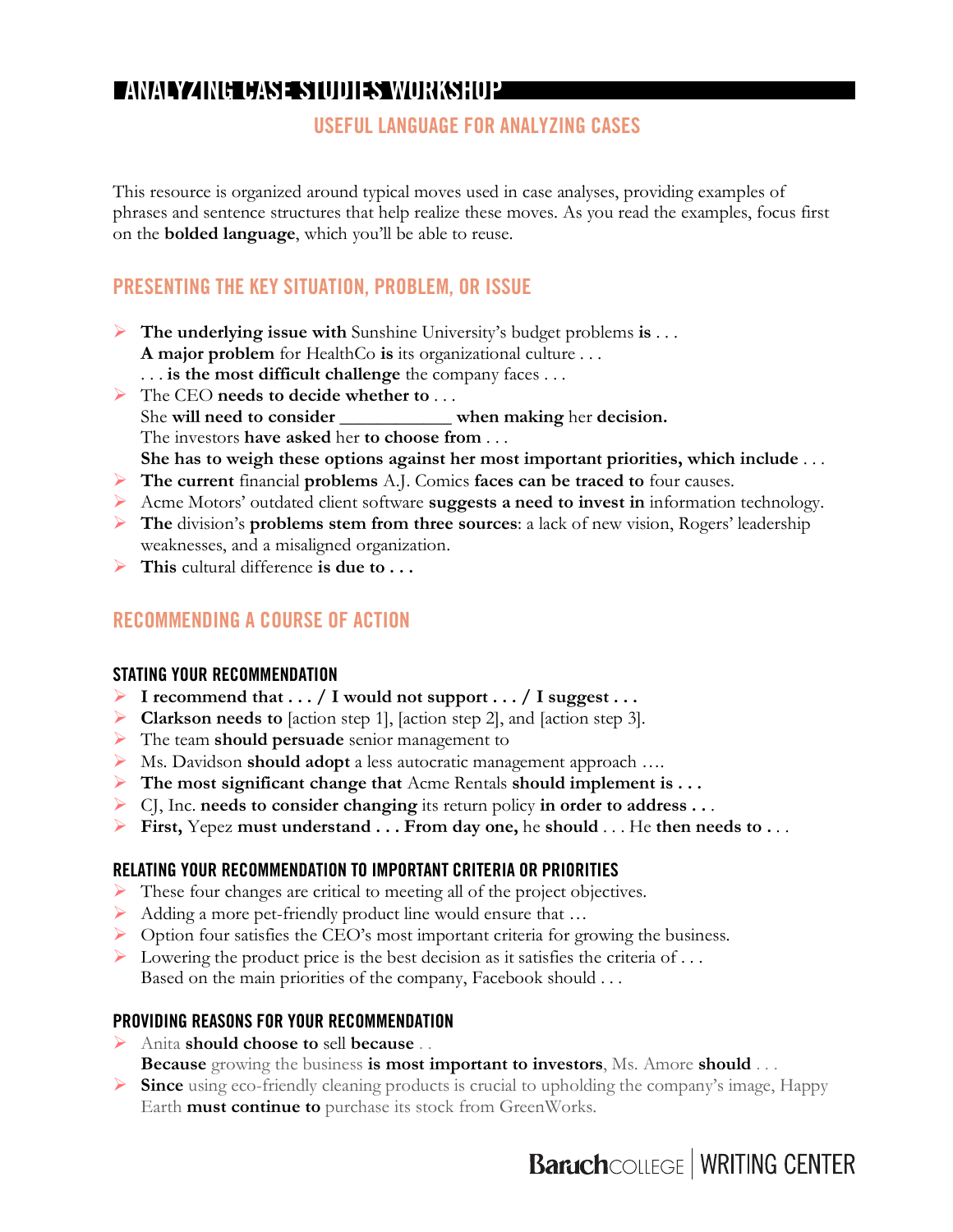### **INTRODUCING AND CHALLENGING ALTERNATIVE OPTIONS**

### **PRESENTING ALTERNATIVE OPTIONS AS LESS EFFECTIVE**

- Ø The founders **should not choose to** . . .
- Ø **Implementing this change would** decrease trust in leadership and . . .
- Ø **The option to** relocate their headquarters abroad **could impact** . . .

#### **SHOWING THE WEAKNESSES OF ALTERNATIVE OPTIONS**

- Ø **While the other two options have their advantages in terms of** improving overall product quality, Anita **should pursue** . . .
- Ø **Although** outsourcing **presents** significant cost savings, it **would negatively affect** supply chain control.
- Ø **Even though** a move to cloud storage **offers attractive benefits**, it **nonetheless conflicts with** the IT department's proposed security measures.
- Ø **The CEO's claim that** telecommuting **helps** employee performance **is unsubstantiated by** productivity measures. **Conversely,** . . .
- Ø Smith suggests lowering costs**, but analysis of** similar restaurants' recent sales **challenges this**...

### **MAKING AN EVALUATION**

\_\_\_\_\_\_\_\_\_\_\_\_\_\_\_\_\_\_\_

- Ø **The current** organization **cannot succeed because** . . .
- $\triangleright$  This is a good sign that ...
- Ø Rogers **has to take much of the responsibility** for . . .
- Ø Toys R Us and Amazon's collaboration **created value and exceeded** expectations of . . .
- Ø **Nevertheless, when we look at the** accounts receivable, the collection period **has worsened**.
- Ø **The strategy to** allocate a portion of the budget to marketing **is effective only if** management **also continues to** develop a better product.

### **APPLYING ANALYTICAL FRAMEWORKS1**

- Ø Locke's Goal Setting Theory **asserts that** setting specific goals **tends to encourage** work motivation (Robbins et al., 1998) …
- Ø **Reviewing the results of the case study**, Taylor (1980) **concludes that** the theories of job enrichment and employee motivation…
- Ø **According to** Lee (2014), co-working spaces **have the potential to** . .

<sup>1</sup> *Read your assignment sheet (or ask your professor) to determine whether you should apply outside sources or frameworks in your analysis.*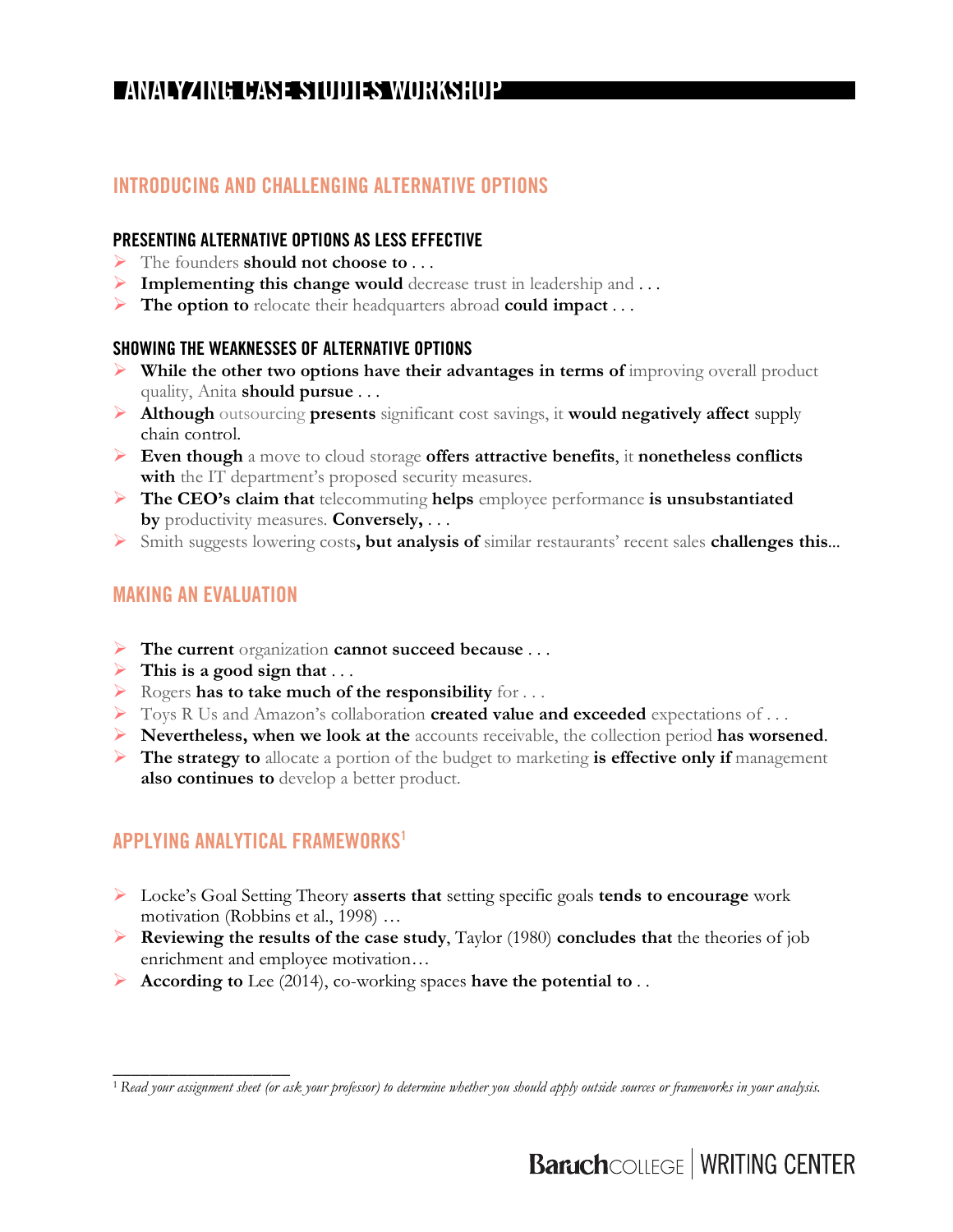## **ANANZING CASES IDDIES WORKSHOP**

**MURANO'S PIZZERIA (B)**

Six months later….

Anita is getting ready to offer a new line of salads, having spent the \$50,000 she made last year to do so, and is now faced with one more decision. She has to decide whether to use an organic, local supplier of produce for her salad menu, or whether to use a cheaper, national distributor for produce, which is what she currently uses for her pizza toppings. Organic, local produce would match the clientele of her neighborhood. Murano's is located in a "hipster" neighborhood where research shows the locals are drawn to fresh, locally sourced ingredients. However, a salad menu consisting of local, farm-fresh ingredients would cost significantly more than a salad menu consisting of produce from a national distributor, which Anita personally believes tastes the same. Additionally, the national distributorsupplied produce is more readily available: she can purchase it from multiple locations, in a pinch, which would mean she wouldn't have to risk relying on one supply source (unlike with the locally-supplied produce, which she would obtain from a local distributor who sources from several nearby farms.) Additionally, switching to a local supplier would mean taking the time to build out a new business relationship. Because she already has a long-standing relationship with the national distributor, she trusts them and already knows that they are reliable. Last, she must consider that introducing local, organic produce might give her a competitive edge. Most of the Italian restaurants in the neighborhood haven't yet made the switch to local, farm-fresh ingredients, so she might be able to draw customers away from other restaurants by being one of the first to make the switch. Both options have pros and cons, and Anita remains indecisive about which to choose.

**Question**: Which option should Anita choose, and why?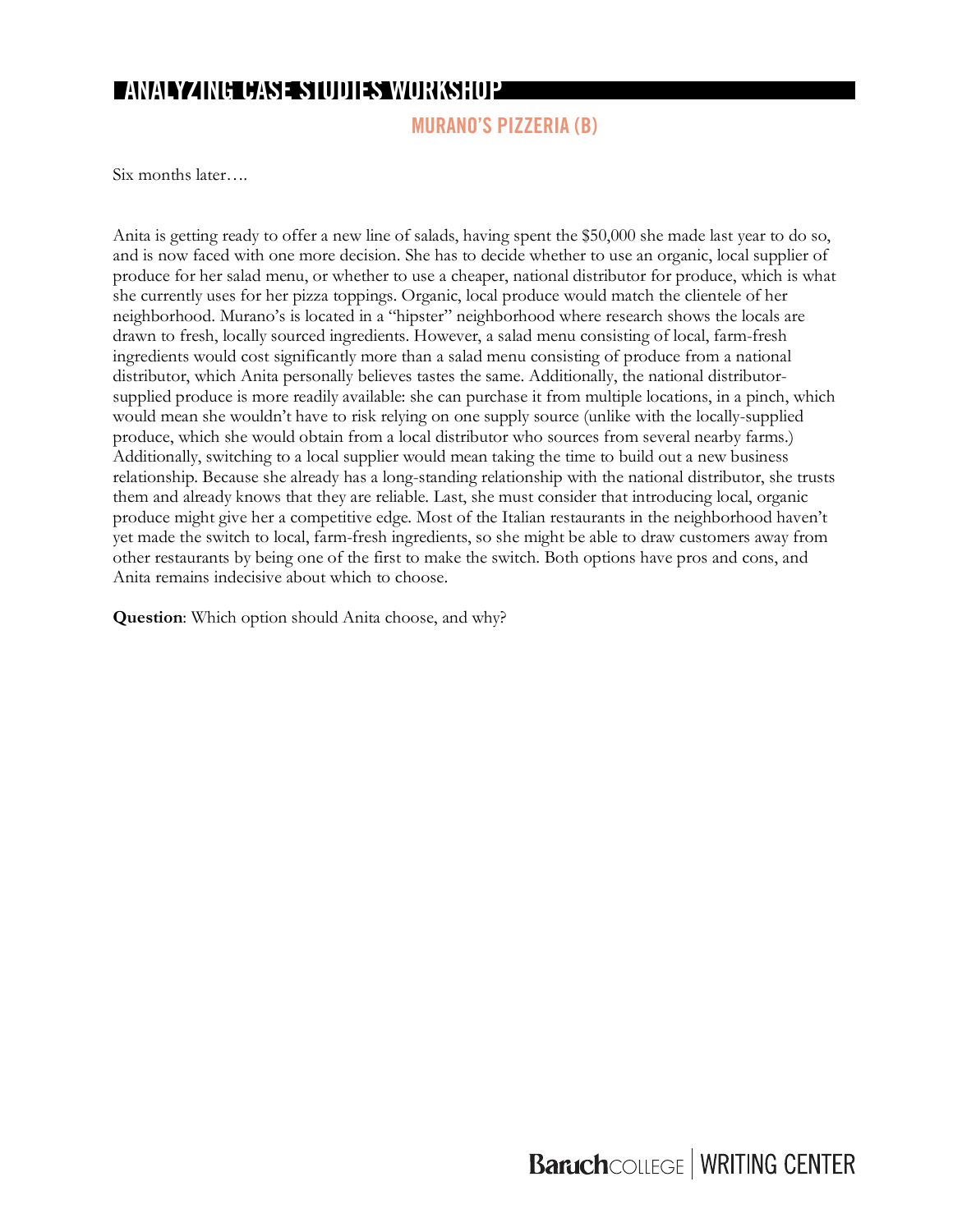## **REFERENCE SHEET WEIGHING OPTIONS**

|                   |                                    | Option 1:<br>New Location | Option 2:<br>Salad Menu   | Option 3:<br>Automation   |
|-------------------|------------------------------------|---------------------------|---------------------------|---------------------------|
|                   | Communal, Familial<br>Environment  | X                         | $\boldsymbol{\mathrm{X}}$ |                           |
| Decision Criteria | <b>Customer Service</b>            |                           | $\boldsymbol{\mathrm{X}}$ |                           |
|                   | Profit                             | $\mathbf X$               |                           | $\mathbf X$               |
|                   | Control over Quality<br>of Product |                           | $\boldsymbol{\mathrm{X}}$ | $\mathbf X$               |
|                   | Increase in Brand<br>Recognition   | $\boldsymbol{\mathrm{X}}$ |                           |                           |
|                   | <b>Industry Trends</b>             | X                         | X                         | $\boldsymbol{\mathrm{X}}$ |

Note: students may bring up additional decision criteria. Facilitator may add these to the list, helping students to identify what is valid, text-based criteria, and what is not. Alternatively, facilitator may pose the question "what additional criteria would you consider, that Anita hasn't?" to facilitate a similar discussion, having students consider potential, additional criteria and whether each is within the scope of the case/Anita's interests as stated by the case.

**On the following page are several examples of additional criteria** that students may raise (accompanied by reasons for why they are ultimately not supported enough by the case to include them).

**Time**: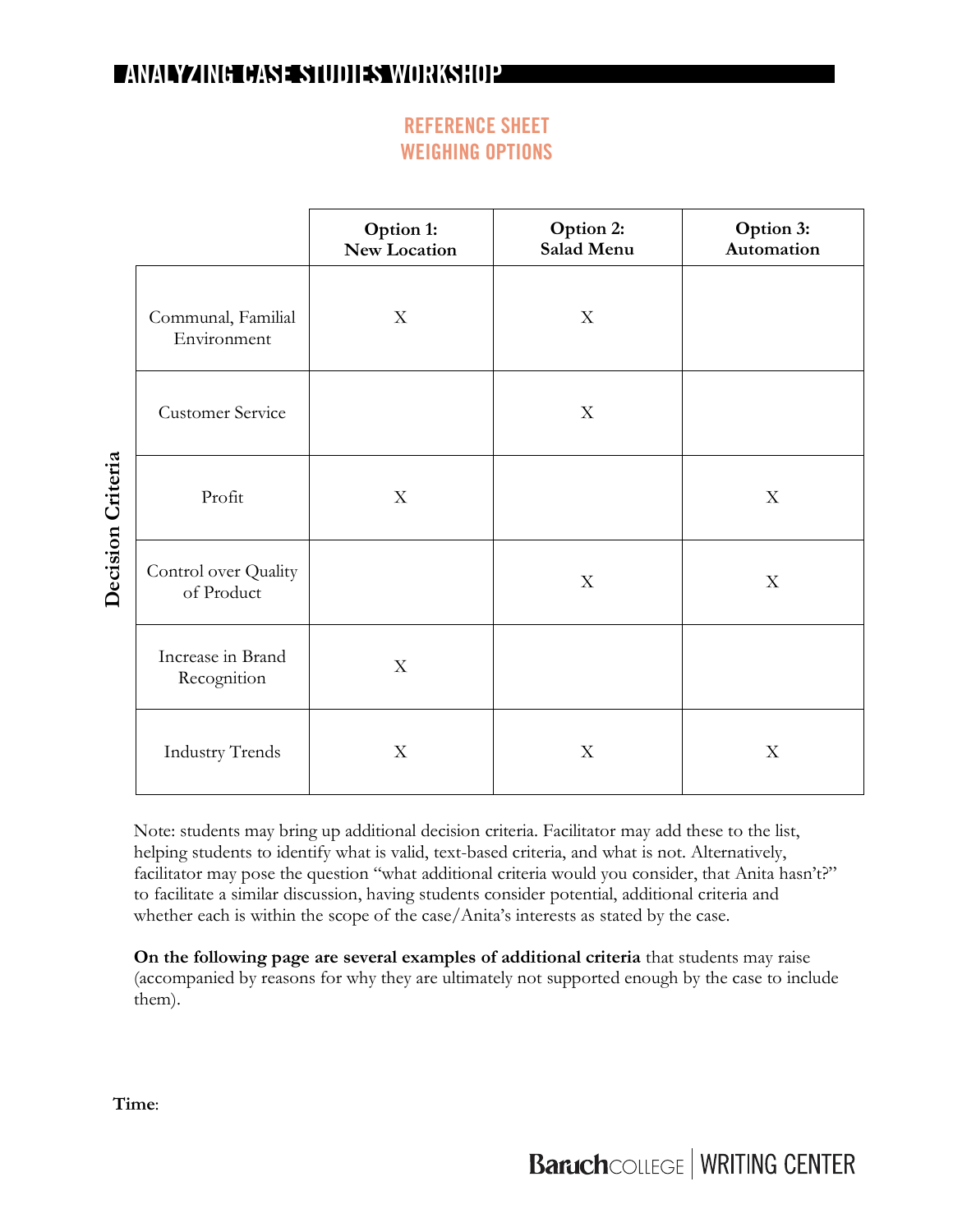Students might argue that because the new location has to be decided upon quickly, time is a factor that weighs against this option. In this case, point out that all three options are limited by the same time constraint: Monday morning, the deadline by which the investors need the proposal. For this reason, it does not matter if the new location has to be decided on quickly, as all three decisions need to be made within the same time frame: 3 days. "Time" can thus be eliminated as a decision criterion.

### **Research**:

Similarly, students might bring up the need for time to be able to further research the new location option. Explain that they can assume that there's enough time/information available to investigate and make an informed decision about all options, if the investors have asked that Anita prepare her proposal by Monday morning.

### **Degree of Reversibility of the Option**:

If students bring up the idea of "risk," facilitator might introduce the idea of reversibility. The higher the degree of irreversibility of the option, the lower the option value. For example, of the three given options, the salad menu option is likely the most easily reversible (if it doesn't work out, Anita can go back to the old kitchen layout, fairly easily) which is a plus. Comparatively, the automation and new location options are less easily reversible. However, the case as written does not provide enough information for students to be able to calculate the actual degree of reversibility of each option, nor does the case suggest that this factor is a significant criterion in Anita's decision-making process. Hence, this can be eliminated as a valid, text-based decision criterion.

### **Brand Integrity**:

If students bring up brand integrity, have them define brand (if you have the same product, what makes you choose one over the other?) The way the case is written, Anita's brand is primarily defined by the first two criteria: the restaurant's communal, familial environment and its customer service. Since these two criteria have already been isolated and addressed, brand integrity does not need to be included as a separate decision criterion.

In this way, the facilitator may proceed in orchestrating a discussion of additional criteria and whether to include each or not.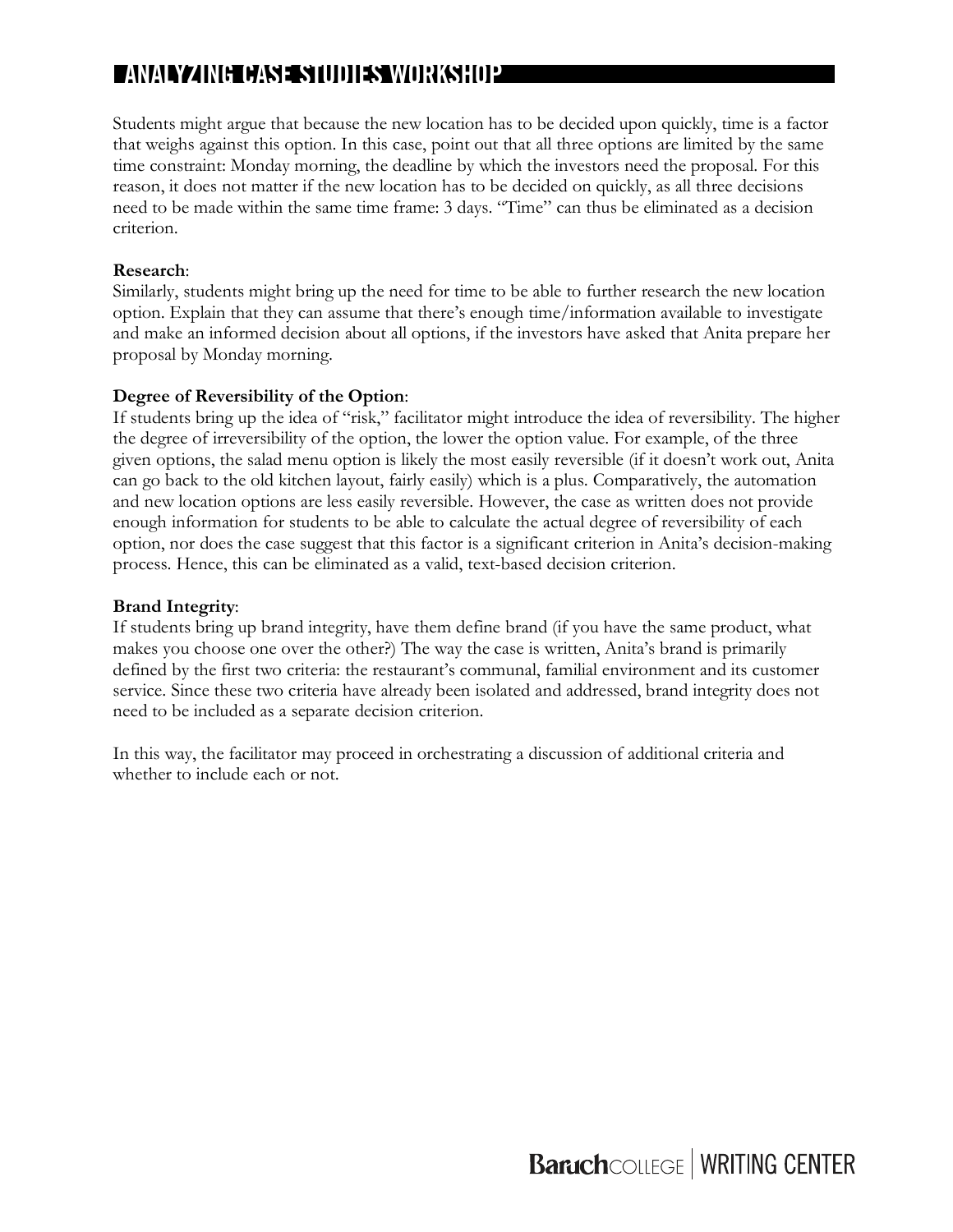### **REFERENCE SHEET SAMPLE ARGUMENTS FOR MURANO'S PIZZERIA (A)**

**Sample argument for adding a salad menu:** Anita should choose the salad menu option because it meets the criteria that are most important to her. This option would not impact the familial environment that Anita highly values and which is one of the primary reasons she initially opened the restaurant. The line of salads will be served by existing wait staff; therefore the restaurant's strong customer service will not be disrupted. The salad menu will also not deter existing customers as the current menu of pizza still will be available. Additionally, adding a new food could potentially bring in new customers. Though adding a salad menu isn't projected to make as high of profits as the other two options, it still will increase the restaurant's overall profits. Additionally, these are projected profits, and we don't yet know how likely any of these options are to be successful; therefore, these numbers can only be viewed as estimates. Adding a salad menu is the best option for continuing to grow the restaurant, while meeting Anita's most important criteria.

**Sample argument for adding a new location:** Anita should choose the new location option because it meets criteria that are both important to her and important to the investors. This option would allow her to reach a new clientele, expand the restaurant's brand recognition, and bring her grandmother's recipes to a larger group of consumers. By setting up a location that is very similar to the current location, she can maintain the familial, communal atmosphere of the restaurant. Though adding a new location will mean that she can't oversee day-to-day operations, she can hire a manager that she trusts, to use the same recipes that she has always used, which will ensure a high quality of product. The new location, which will open in an up-and-coming neighborhood, is also projected to make a good profit, which is most important to the investors. Adding a new location of the restaurant is the best option for continuing to grow the restaurant, as it meets Anita's and the investors' most important criteria.

**Sample argument for automating service:** Anita should choose the automated service option because it meets criteria that are both important to her and to the investors. Of the three options, it has the potential to make the most profit, which is the investors' top priority, and which is also one of Anita's criteria. This option also would allow Anita to maintain control over the quality of her product, ensuring that her pizza is still made to be like her grandmother's. Though automating service would lead to a less familial atmosphere, and would eliminate the customer service element that is currently a draw to customers, it would also reduce the potential for human error when servers take and place orders, and would eliminate the need to pay for servers' salaries and benefits. Though it might be a transition for her customers to get used to this new atmosphere, they will end up coming to the restaurant for the original reason that drew them—the pizza—and over time, profits for the restaurant will almost double. Automating service is the best option for continuing to grow the restaurant, as it meets criteria that are important to both Anita and her investors.